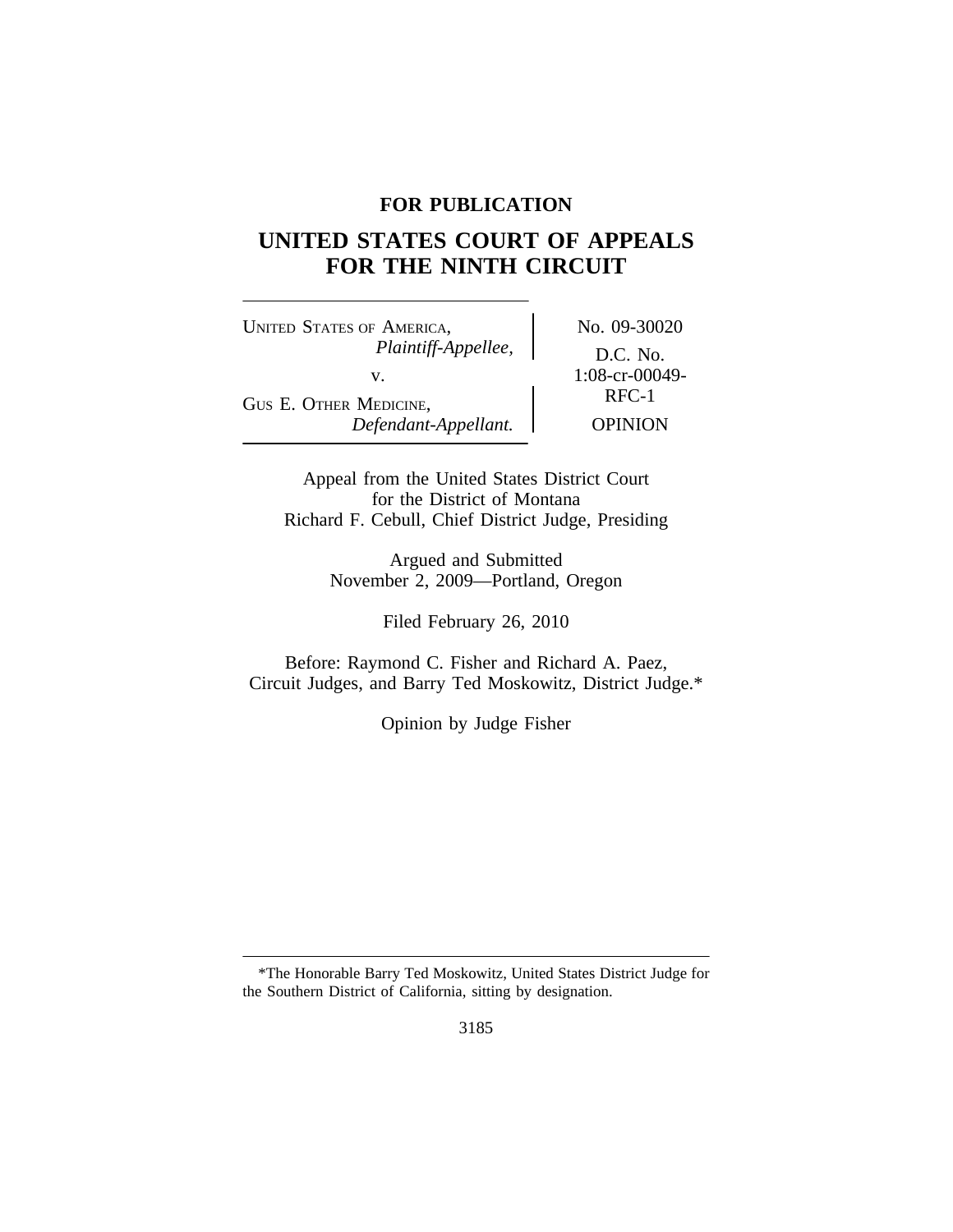## **COUNSEL**

William W. Mercer, United States Attorney, and Lori Harper Suek (argued), Assistant United States Attorney, Billings, Montana, for the plaintiff-appellee.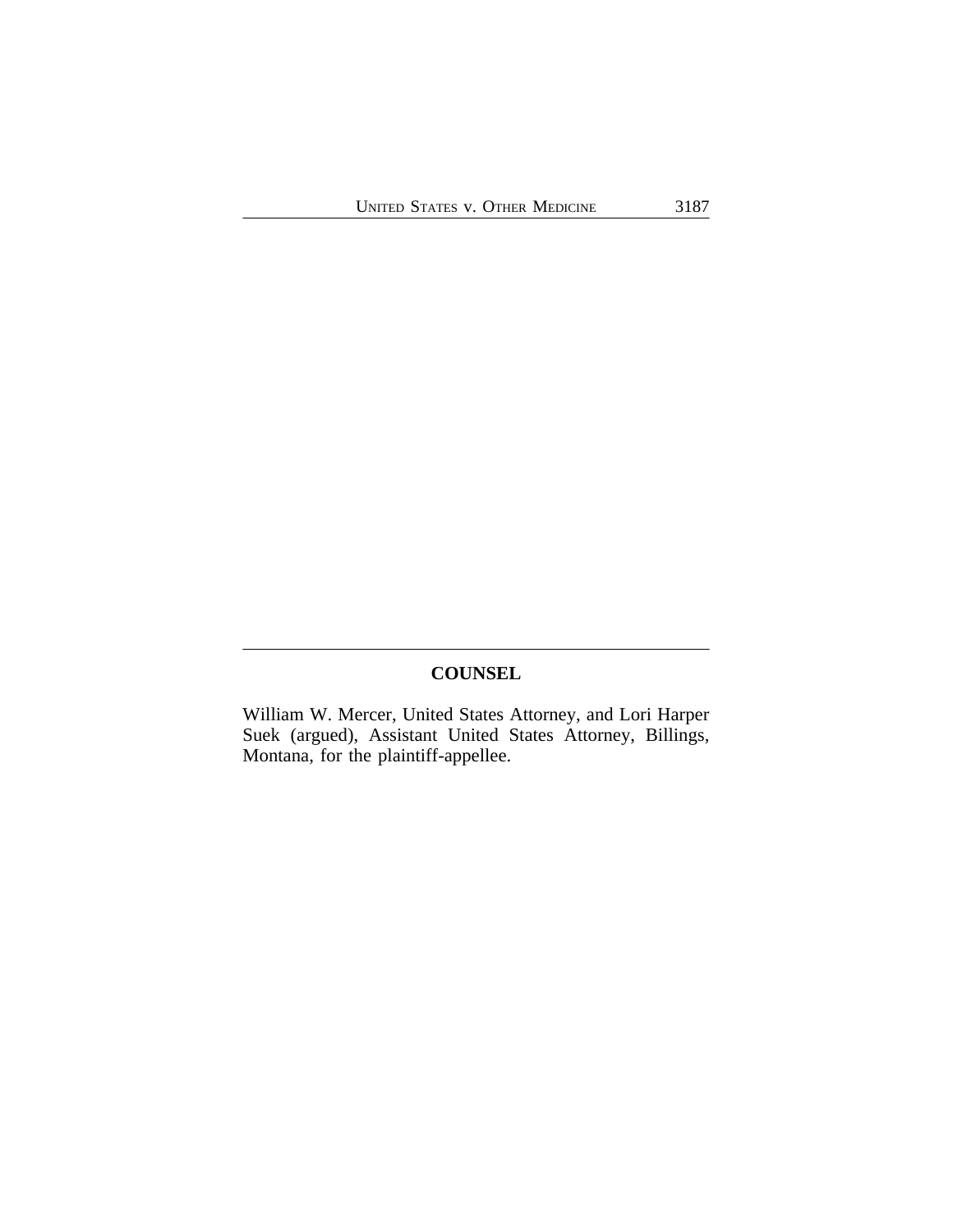Kelly J. Varnes, Hendrickson Law Firm, P.C., Billings, Montana, for the defendant-appellant.

#### **OPINION**

FISHER, Circuit Judge:

The Major Crimes Act, 18 U.S.C. § 1153, provides federal jurisdiction for the prosecution of Native Americans for 15 discrete crimes. Defendant-appellant Gus E. Other Medicine was indicted for the severe beating of his nine-year-old stepson and conditionally pled guilty to "felony child abuse," a crime Congress recently added to the Major Crimes Act. Other Medicine challenges the use of state law to define and punish this offense and also argues that the offense is unconstitutionally vague. We reject both arguments. Although federal criminal law includes a misdemeanor for assault on a minor, no federal law defines and punishes felony child abuse. Nor is felony child abuse vague as applied to Other Medicine's admitted conduct. We therefore hold that the district court properly denied Other Medicine's motion to dismiss the indictment.

## **I.**

Other Medicine is a Native American who lived on the Crow Indian Reservation in Montana. In January 2008, school personnel observed bruises and abrasions on Other Medicine's nine-year-old stepson A.C.'s face, head, ears and neck. A.C. first offered a rehearsed explanation about falling out of bed. School personnel pressed further, and A.C. eventually admitted that Other Medicine had struck him with a belt. A medical exam revealed large contusions on A.C.'s legs, hips, chest, back and buttocks, and a school nurse described the injuries as the worst case of child abuse she had seen in her 25 years at the school.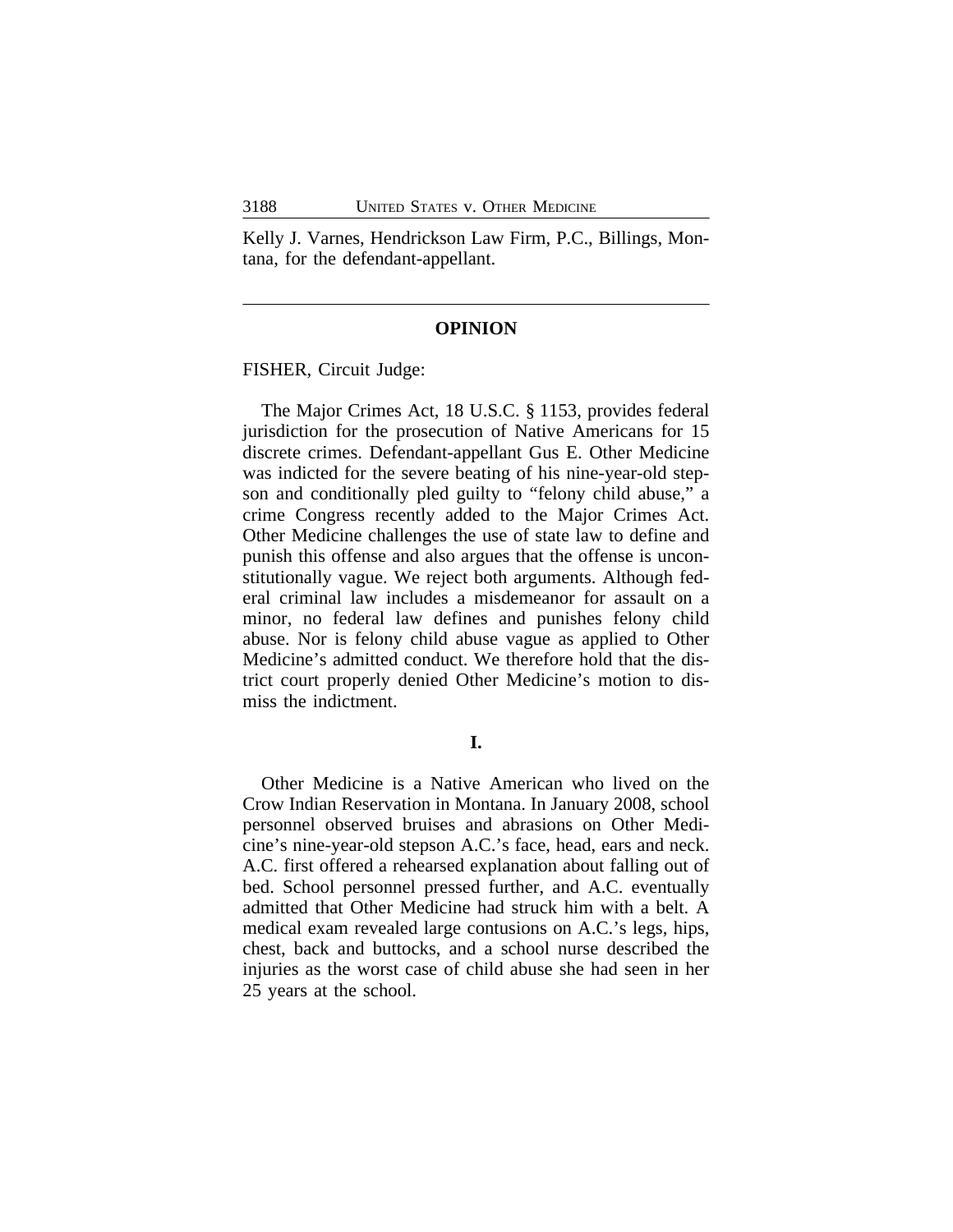Federal authorities charged Other Medicine with two counts of felony child abuse under the Major Crimes Act, 18 U.S.C. § 1153, and Mont. Code Ann. § 45-5-212. Other Medicine moved to dismiss the superseding indictment for lack of jurisdiction, arguing that the Major Crimes Act does not provide jurisdiction over a charge defined using state law when a federal offense is available and that "felony child abuse" is unconstitutionally vague. The district court denied the motion, and Other Medicine entered a conditional guilty plea. The district court sentenced Other Medicine to 30 months' imprisonment to be followed by three years of supervised release, and Other Medicine timely appealed.

We have jurisdiction under 28 U.S.C. § 1291. We review de novo the denial of Other Medicine's motion to dismiss, *United States v. Fuller*, 531 F.3d 1020, 1024 (9th Cir. 2008) (statutory grounds); *United States v. Gallenardo*, 579 F.3d 1076, 1081 (9th Cir. 2009) (constitutional grounds), and we affirm.

## **II.**

**[1]** The Major Crimes Act permits the federal government to prosecute Native Americans in federal courts for a limited number of enumerated offenses committed in Indian country that might otherwise go unpunished under tribal criminal justice systems. *See United States v. Burnside*, 831 F.2d 868, 870 (9th Cir. 1987) (citing *Keeble v. United States*, 412 U.S. 205 (1973)). The Major Crimes Act states in full:

(a) Any Indian who commits against the person or property of another Indian or other person any of the following offenses, namely, murder, manslaughter, kidnapping, maiming, a felony under chapter 109A, incest, assault with intent to commit murder, assault with a dangerous weapon, assault resulting in serious bodily injury (as defined in section 1365 of this title), an assault against an individual who has not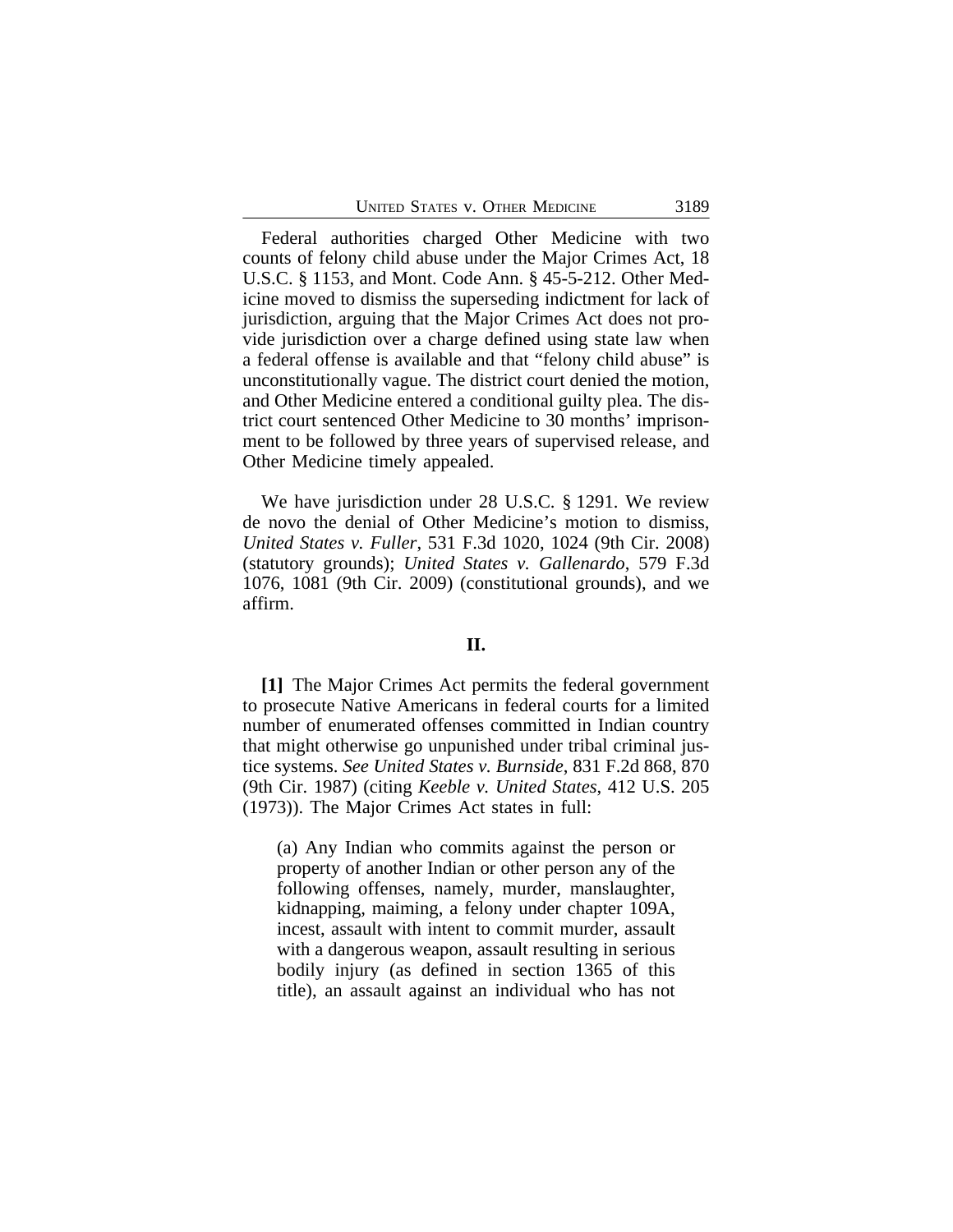attained the age of 16 years, *felony child abuse or neglect*, arson, burglary, robbery, and a felony under section 661 of this title within the Indian country, shall be subject to the same law and penalties as all other persons committing any of the above offenses, within the exclusive jurisdiction of the United States.

(b) Any offense referred to in subsection (a) of this section that is not defined and punished by Federal law in force within the exclusive jurisdiction of the United States shall be defined and punished in accordance with the laws of the State in which such offense was committed as are in force at the time of such offense.

18 U.S.C. § 1153 (emphasis added). Indian country includes "all land within the limits of any Indian reservation." *Id.* § 1151(a). The statute is both jurisdictional and substantive but does not define the elements of the crimes it lists. *See United States v. Male Juvenile*, 280 F.3d 1008, 1017 (9th Cir. 2002). The Major Crimes Act must be construed narrowly, in favor of limited incursion on Native American sovereignty. *See United States v. Errol D., Jr.*, 292 F.3d 1159, 1163-64 (9th Cir. 2002).

**[2]** The Act originally allowed for prosecution of seven offenses. *See United States v. Tyndall*, 400 F. Supp. 949, 950- 51 (D. Neb. 1975). Congress has added other crimes over time, and in 2006 it added a fifteenth: "felony child abuse or neglect." 18 U.S.C. § 1153(a); Adam Walsh Child Protection and Safety Act of 2006, Pub. L. No. 109-248, § 215, 120 Stat. 587, 617 (2006). The addition of this particular crime was originally proposed in the Indian Child Protection and Family Violence Prevention Amendments of 2006 "to close the gap that exists in addressing the full range of crimes that may be inflicted on children." S. Rep. 109-255, at 5 (2006).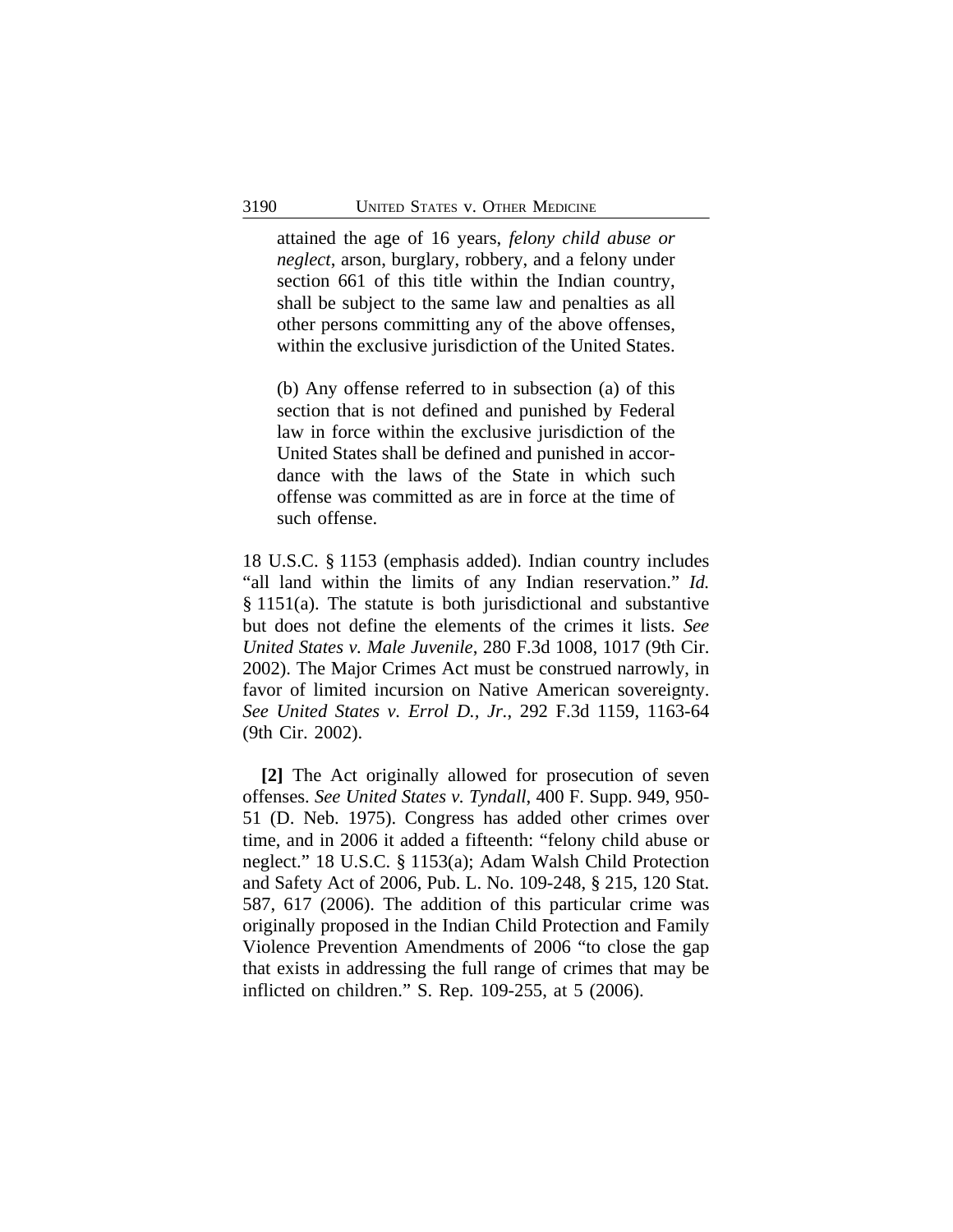Before the addition of felony child abuse or neglect, the Major Crimes Act did provide jurisdiction to prosecute "assault against an individual who has not attained the age of 16 years." *See* Violent Crime Control and Law Enforcement Act of 1994, Pub. L. No. 103-322, § 170201(e), 108 Stat. 1796, 2043 (1994); 18 U.S.C. § 1153(a) (2000). Because assault on a minor is defined and punished by a federal misdemeanor provision, however, federal prosecutors could pursue child abuse cases on reservations only as misdemeanors. *See* 18 U.S.C. §§ 113(a)(5), 1153(b); *see also United States v. Dando*, 287 F.3d 1007, 1008 (10th Cir. 2002) (using § 113(a)(5) to define the Major Crimes Act crime of assault against an individual who has not attained the age of 16 years); *cf. United States v. Bruce*, 394 F.3d 1215, 1217 (9th Cir. 2005) (using  $\S 113(a)(5)$  to define assault on a "person who had not attained the age of 16 years"). The addition of felony child abuse or neglect allows prosecutors to reach more serious cases of child abuse, as well as severe neglect or sexual abuse not constituting assault.**<sup>1</sup>**

**[3]** The question before us is what source of law may be used to define and punish felony child abuse. The government may use state law only when federal law does not define and punish the Major Crimes Act offense. *See* 18 U.S.C. § 1153(b); *United States v. Maloney*, 607 F.2d 222, 225 (9th Cir. 1979). The text of the Major Crimes Act does not point to a federal definition of felony child abuse. Other Medicine suggests 18 U.S.C.  $\S$  113(a)(5), but that provision cannot define and punish the offense because its substance is already covered by another listed crime, as noted above, and expressly defines a misdemeanor, which is categorically distinct from "*felony* child abuse or neglect." 18 U.S.C. § 1153(a) (emphasis added). The law used to define an

<sup>&</sup>lt;sup>1</sup>The Senate Committee Report addressing the need to add the felony incorrectly stated that "the federal government does not have jurisdiction to investigate or prosecute acts of child physical abuse . . . unless they rise to the level of serious bodily injury or death." S. Rep. 110-45, at 5.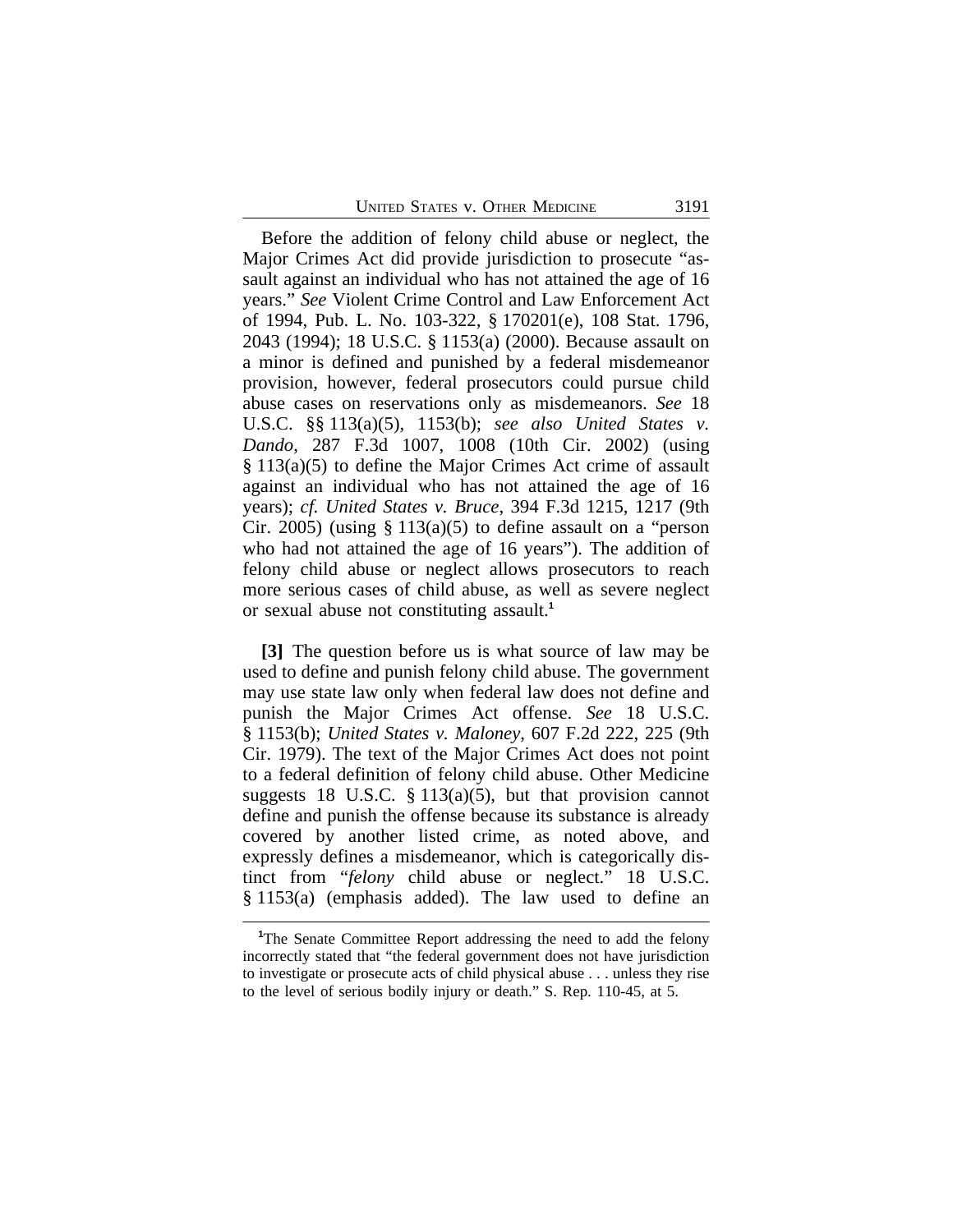offense under the Major Crimes Act must contain all descriptors Congress used to label the crime. *See Tyndall*, 400 F. Supp. at 952-53; *see also United States v. Bear*, 932 F.2d 1279, 1281-82 (9th Cir. 1991), *superseded by statute on other grounds*, Sentencing Reform Act, 18 U.S.C. § 3351(a), *as recognized in Male Juvenile*, 280 F.3d at 1024 (allowing use of a state definition of burglary of a residence despite federal definitions for several other categories of burglary); *cf. Maloney*, 607 F.2d at 225-26 (permitting use of a federal definition that deviated from the common law but not from the text of the Major Crimes Act). Nor do the rule of lenity or canons of construction favoring Native Americans permit us to overlook this mismatch; the distinction between a felony and a misdemeanor is unambiguous. Without a federal law defining and punishing felony child abuse, the government may look to applicable state law to define the crime.

**[4]** Other Medicine, however, proposes a "federal law first" rule that would require prosecutors to charge a crime defined and punished by federal law when a defendant's conduct fits such a crime, even if the defendant's conduct also fits a separate Major Crimes Act crime defined and punished by state law. This argument fails under the plain language of the Act. Section 1153(b) addresses the use of state law to define and punish an "offense referred to in subsection (a) of this section." An "offense" is the legally defined crime, not the underlying criminal conduct. *See, e.g.*, *Negonsott v. Samuels*, 507 U.S. 99, 104 (1993) ("[C]onduct resulting in [a] conviction for aggravated battery is punishable as at least two offenses listed in the Indian Major Crimes Act . . . ."). Congress deliberately added felony child abuse to the Major Crimes Act. Section 1153(b) does not prevent prosecutors from charging that crime in instances of child abuse that rise to the level of a state-defined felony.

**[5]** In sum, there is federal jurisdiction under the Major Crimes Act to prosecute cases of physical assault on a child either as a misdemeanor or  $-$  if the elements of a state-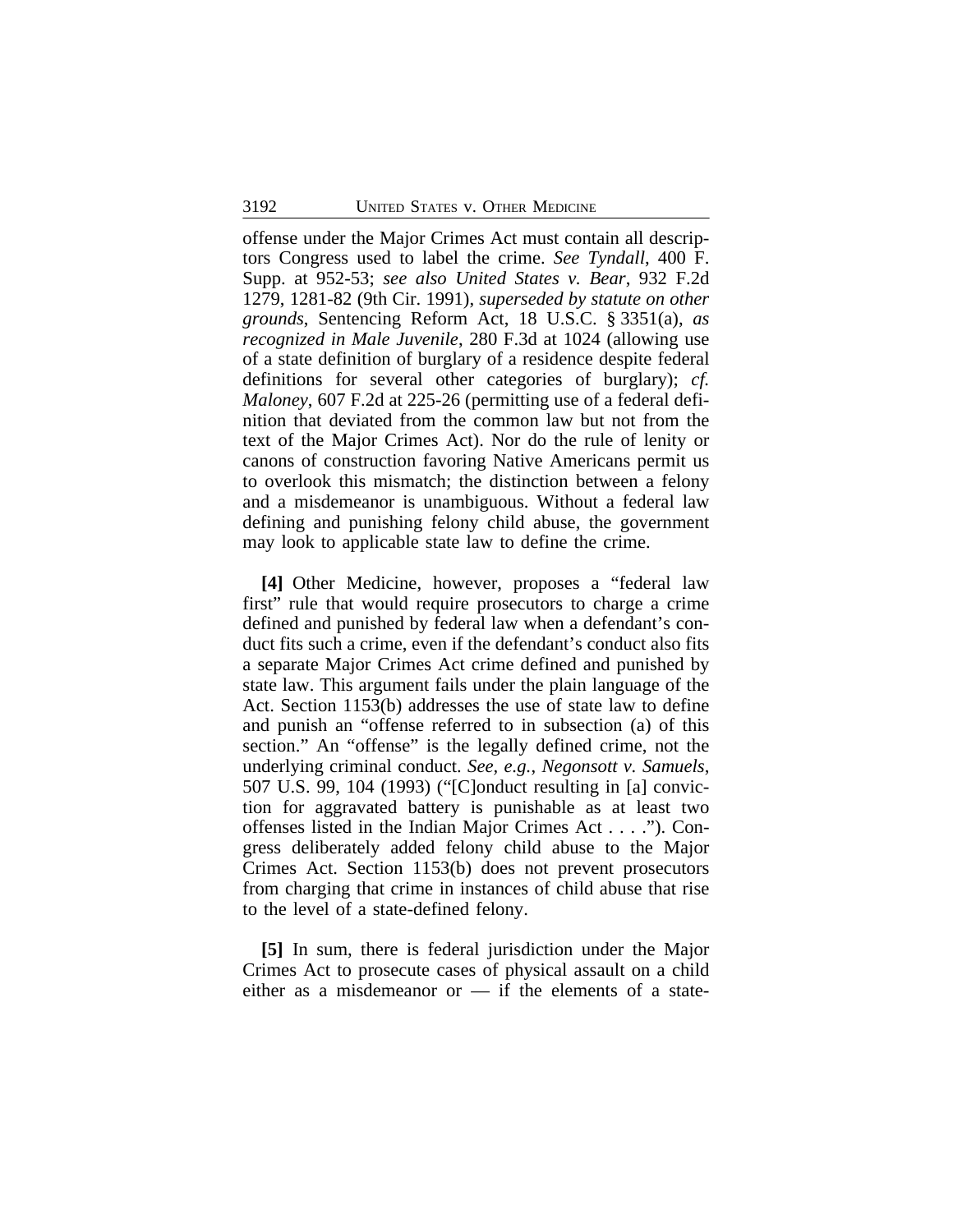defined felony are present — as "felony child abuse." Discretion concerning which of several overlapping crimes to charge rests with federal prosecutors. *See United States v. Batchelder*, 442 U.S. 114, 123-24 (1979); *United States v. Edmonson*, 792 F.2d 1492, 1497 (9th Cir. 1986). As we shall discuss, the government properly charged Other Medicine with felony child abuse here.

### **III.**

**[6]** Other Medicine also argues that "felony child abuse" is vague and therefore unenforceable under the Due Process Clause of the Fifth Amendment. " 'It is a basic principle of due process that an enactment is void for vagueness if its prohibitions are not clearly defined.' " *United States v. Kim*, 449 F.3d 933, 941 (9th Cir. 2006) (quoting *Grayned v. City of Rockford*, 408 U.S. 104, 108 (1972)).

Vague laws that do not infringe upon First Amendment rights have two principle evils: (1) they do not give a "person of ordinary intelligence a reasonable opportunity to know what is prohibited, so that he may act accordingly"; and (2) they encourage arbitrary and discriminatory enforcement by not providing explicit standards for policemen, judges, and juries.

*Id.* at 941-42 (quoting *Grayned*, 408 U.S. at 108-09) (footnote omitted). "[V]agueness challenges to statutes that do not involve First Amendment violations must be examined as applied to the defendant." *Id.* at 942 (citing, *inter alia*, *Vill. of Hoffman Estates v. Flipside, Hoffman Estates, Inc.*, 455 U.S. 489, 495 n.7 (1982)).

**[7]** Using state criminal statutes to define crimes enumerated in the Major Crimes Act provides "appropriate notice of what was condemned by law." *Burnside*, 831 F.2d at 870. The specific question we face is whether felony child abuse has a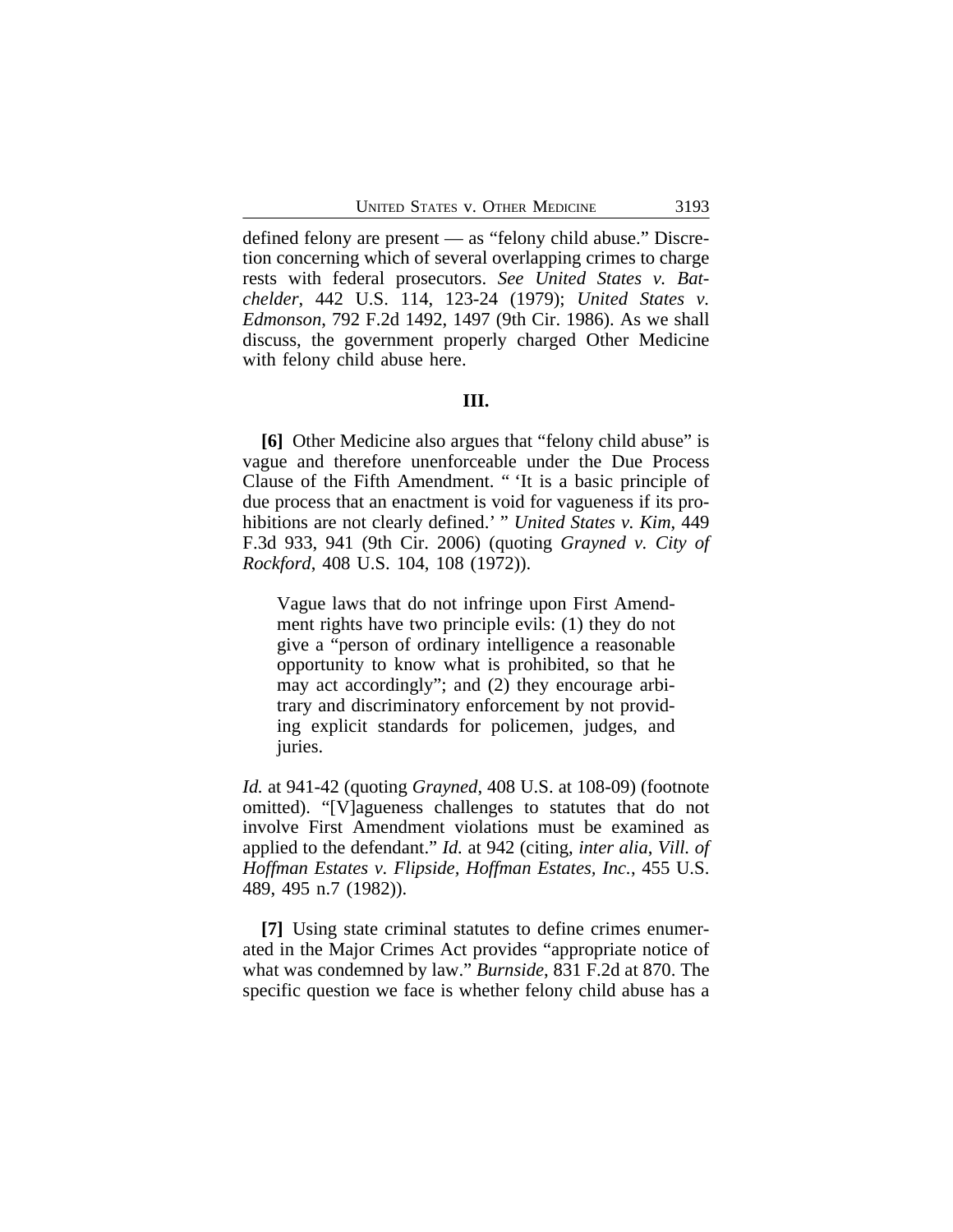sufficiently plain definition that Other Medicine could anticipate that his conduct — beating his nine-year-old stepson severely and repeatedly — fell within that definition. Although felony child abuse is not a common law crime, its constituent characteristics are easily understood. "Felony" limits the prohibited acts to "serious crime[s] usu[ally] punishable by imprisonment for more than one year or by death" and expressly distinguishes misdemeanors. *Black's Law Dictionary* 694 (9th ed. 2009); *accord* 18 U.S.C. § 3559(a)(1)-(5) (classifying felonies as offenses punishable by imprisonment of "more than one year"). "Child abuse" limits the crime to "[i]ntentional or neglectful physical or emotional harm inflicted on a child." *Black's Law Dictionary* 11; *accord* 18 U.S.C. § 3509(a)(3) ("[T]he term 'child abuse' means the physical or mental injury, sexual abuse or exploitation, or negligent treatment of a child.").

**[8]** Other Medicine's conduct falls squarely within these parameters. A reasonable person would anticipate that severely beating a young child with a belt and causing the kinds of injuries A.C. suffered would violate a law barring intentional physical harm inflicted on a child in a manner serious enough to warrant imprisonment of a year or more. Under Montana law, assault on a victim under 14 years of age by an offender who is 18 years of age or older is a felony. Mont. Code Ann. § 45-5-212. Assault is defined as "purposely or knowingly caus[ing] bodily injury to another," *id.* § 45-5-  $201(1)(a)$ , or "negligently caus[ing] bodily injury to another with a weapon," *id.*  $\S$  45-5-201(1)(b). Other Medicine's conduct fits both definitions. Other Medicine cannot argue that he lacked notice because the Montana statute is not titled "felony child abuse." Major Crimes Act crimes have long been interpreted to criminalize categories of conduct, rather than to incorporate only crimes sharing the same title. *See Burnside*, 831 F.2d at 871.

**[9]** Punishing Other Medicine for felony child abuse or neglect was not arbitrary. This was an extremely serious case